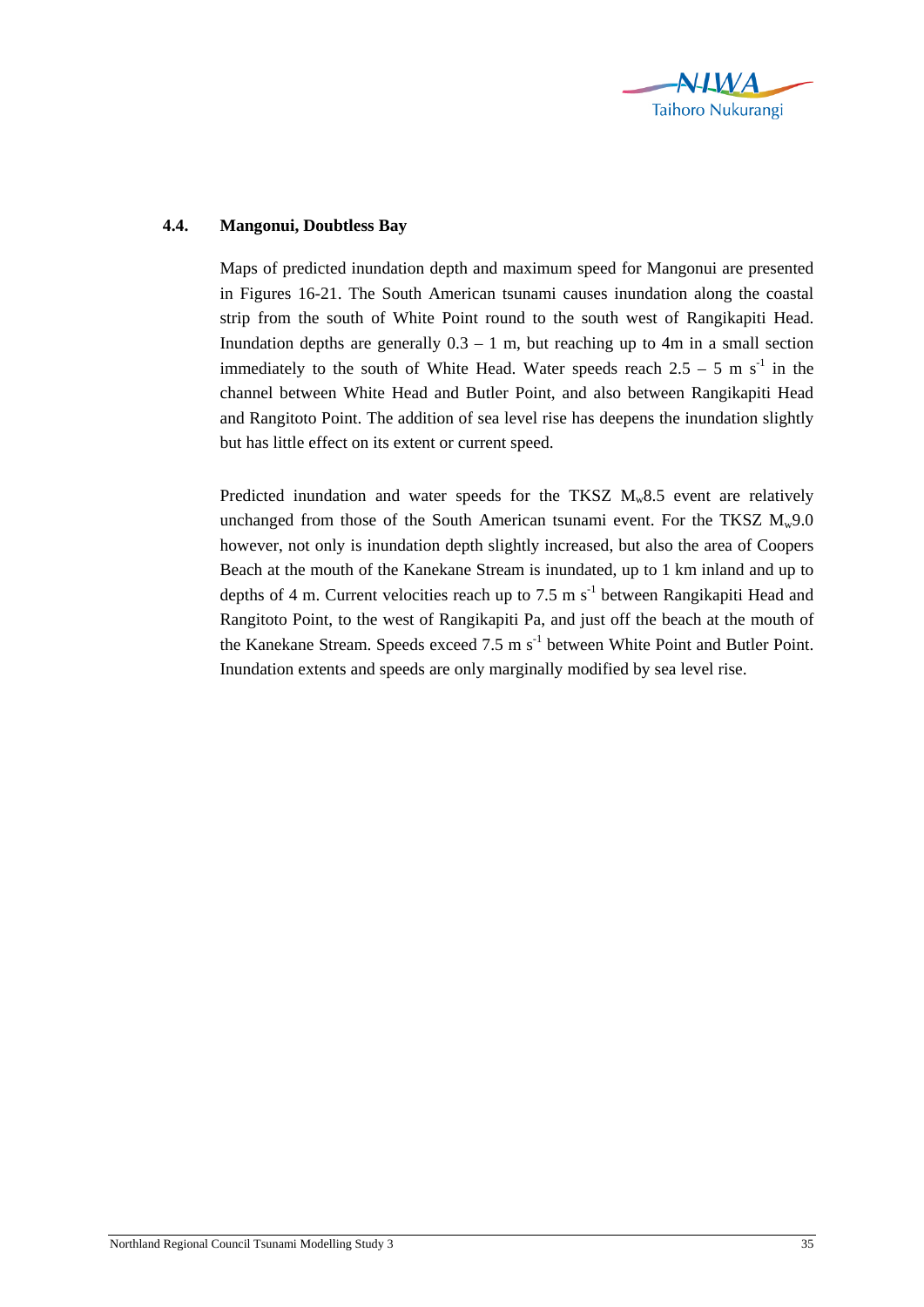





**Figure 16: Mangonui, Doubtless Bay: Maximum inundation speed (upper) and depth (lower) plots for the South American tsunami scenario at MHWS (to extent of LiDAR).**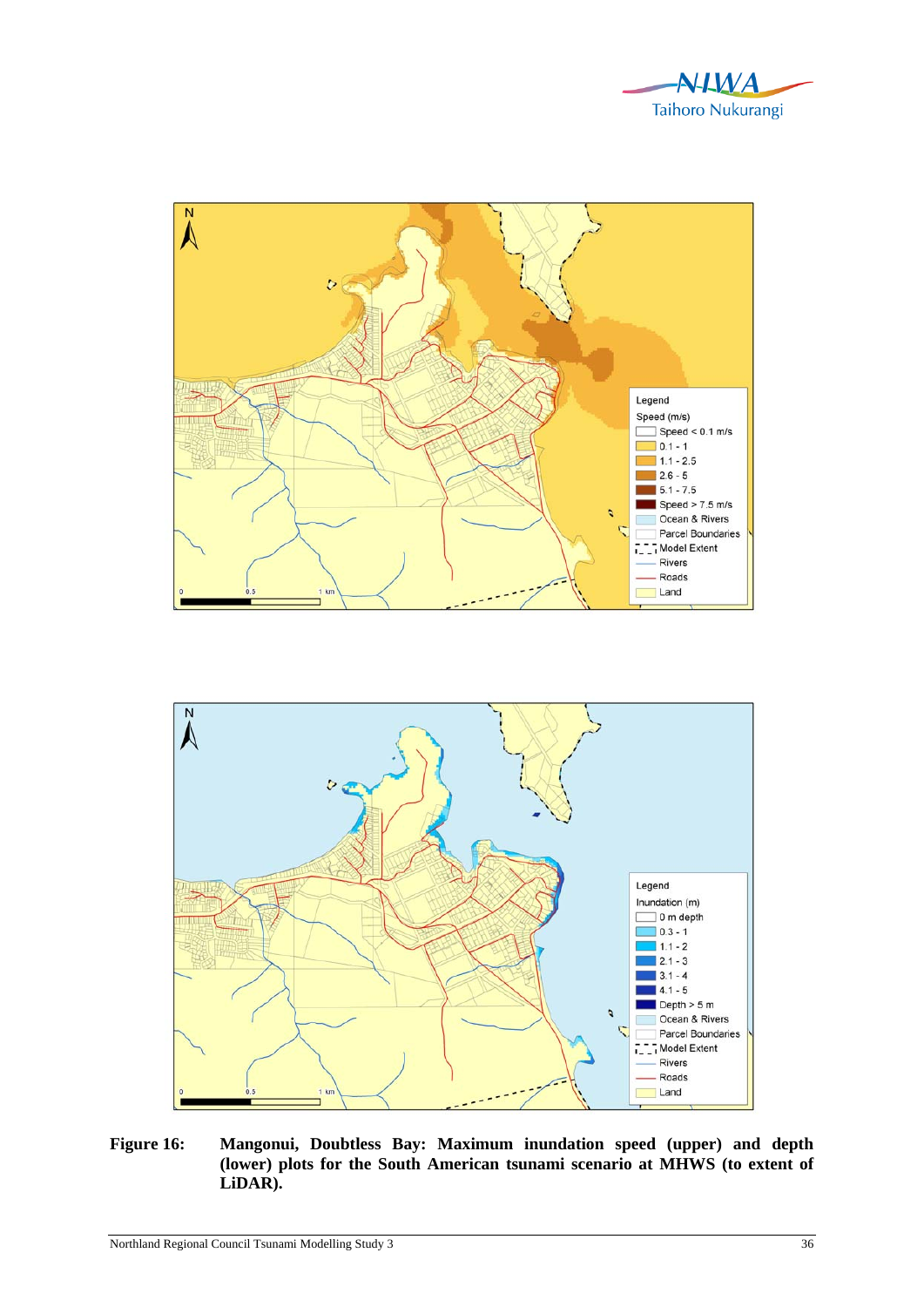



**Figure 17: Mangonui, Doubtless Bay: Maximum inundation speed (upper) and depth (lower) plots for the South American tsunami scenario at MHWS + 50cm (to extent of LiDAR).**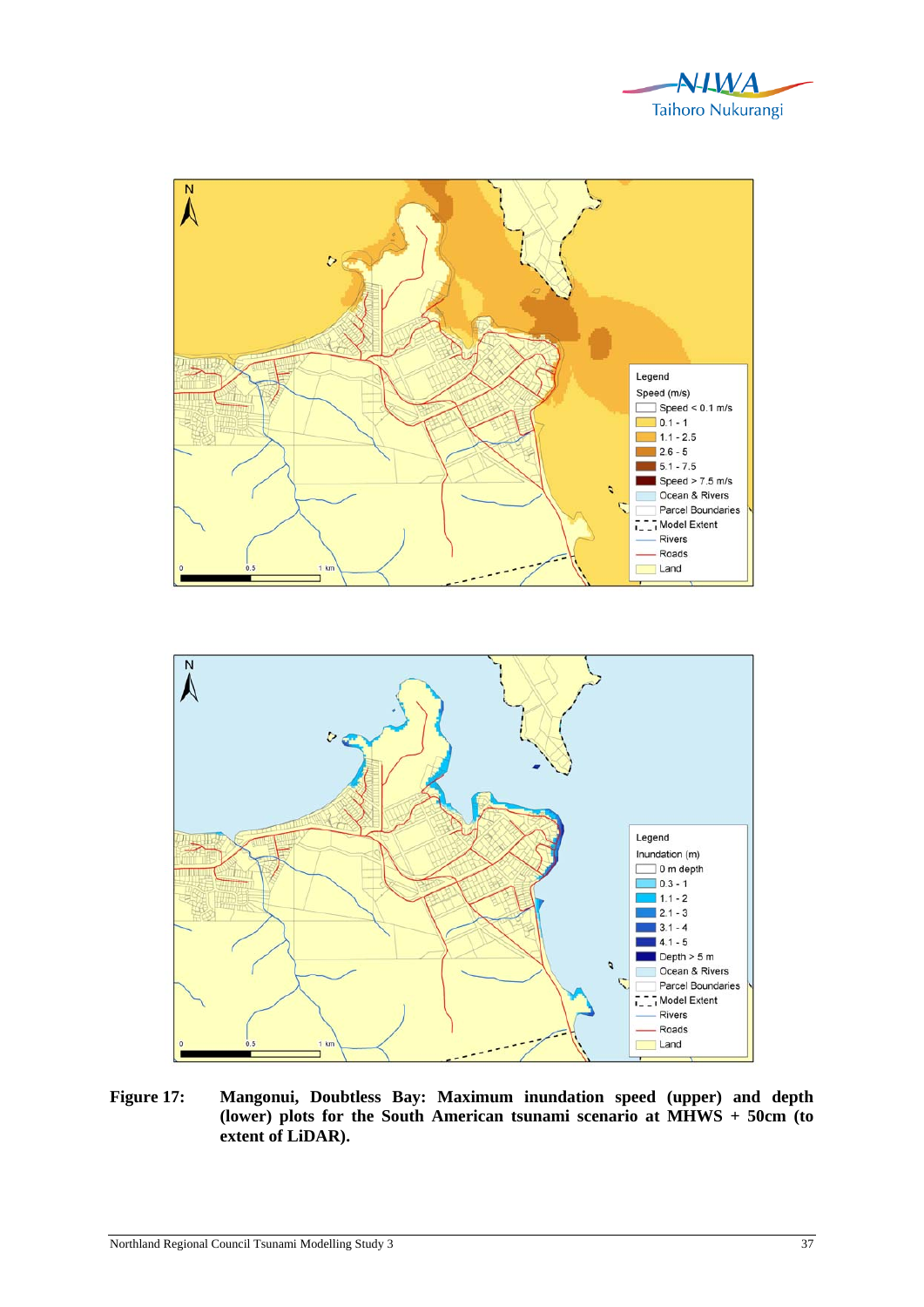





**Figure 18: Mangonui, Doubtless Bay: Maximum inundation speed (upper) and depth (lower) plots for the Mw8.5 Tonga-Kermadec subduction zone scenario at MHWS (to extent of LiDAR).**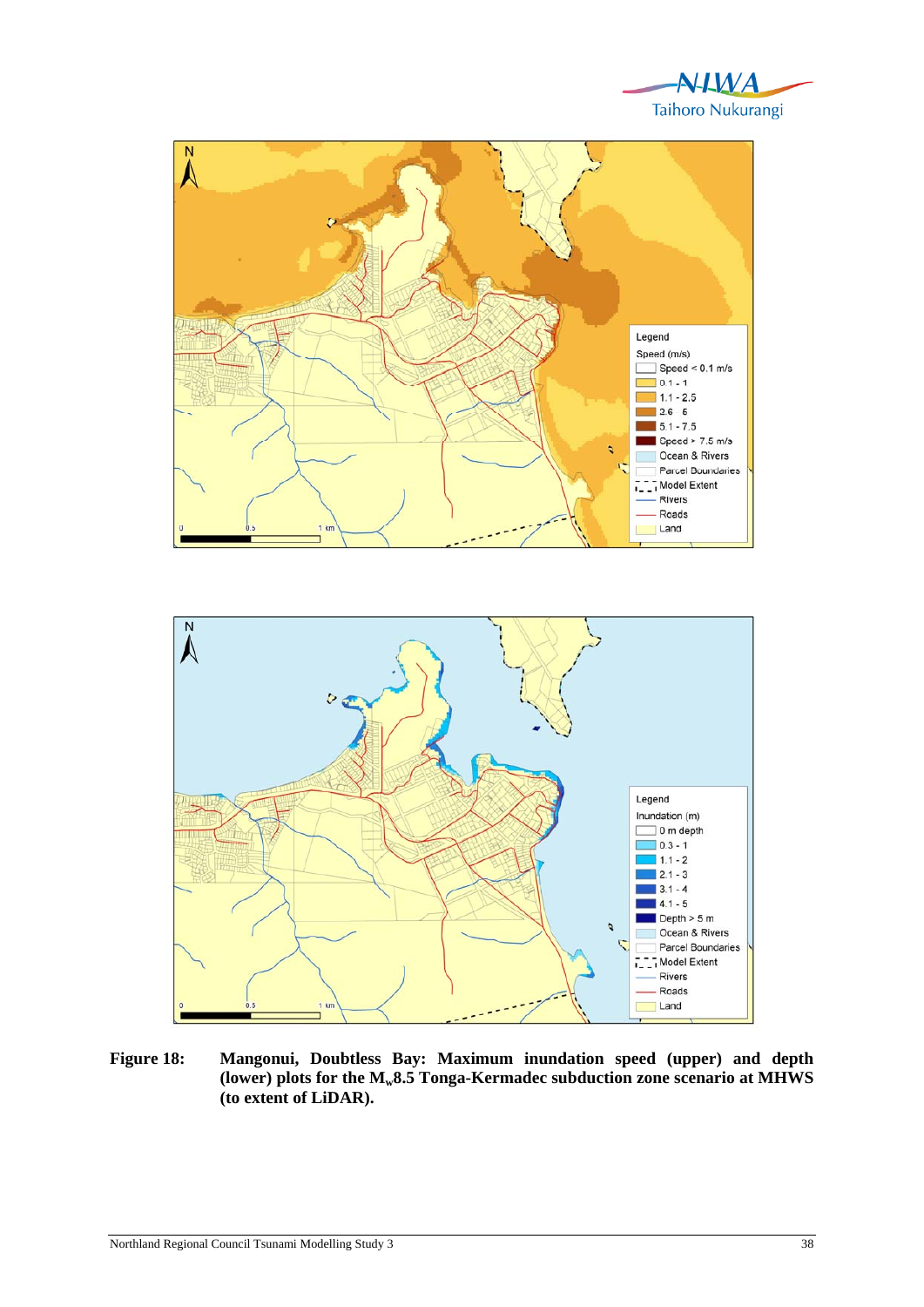





**Figure 19: Mangonui, Doubtless Bay: Maximum inundation speed (upper) and depth (lower) plots for the Mw8.5 Tonga-Kermadec subduction zone scenario at MHWS + 50cm (to extent of LiDAR).**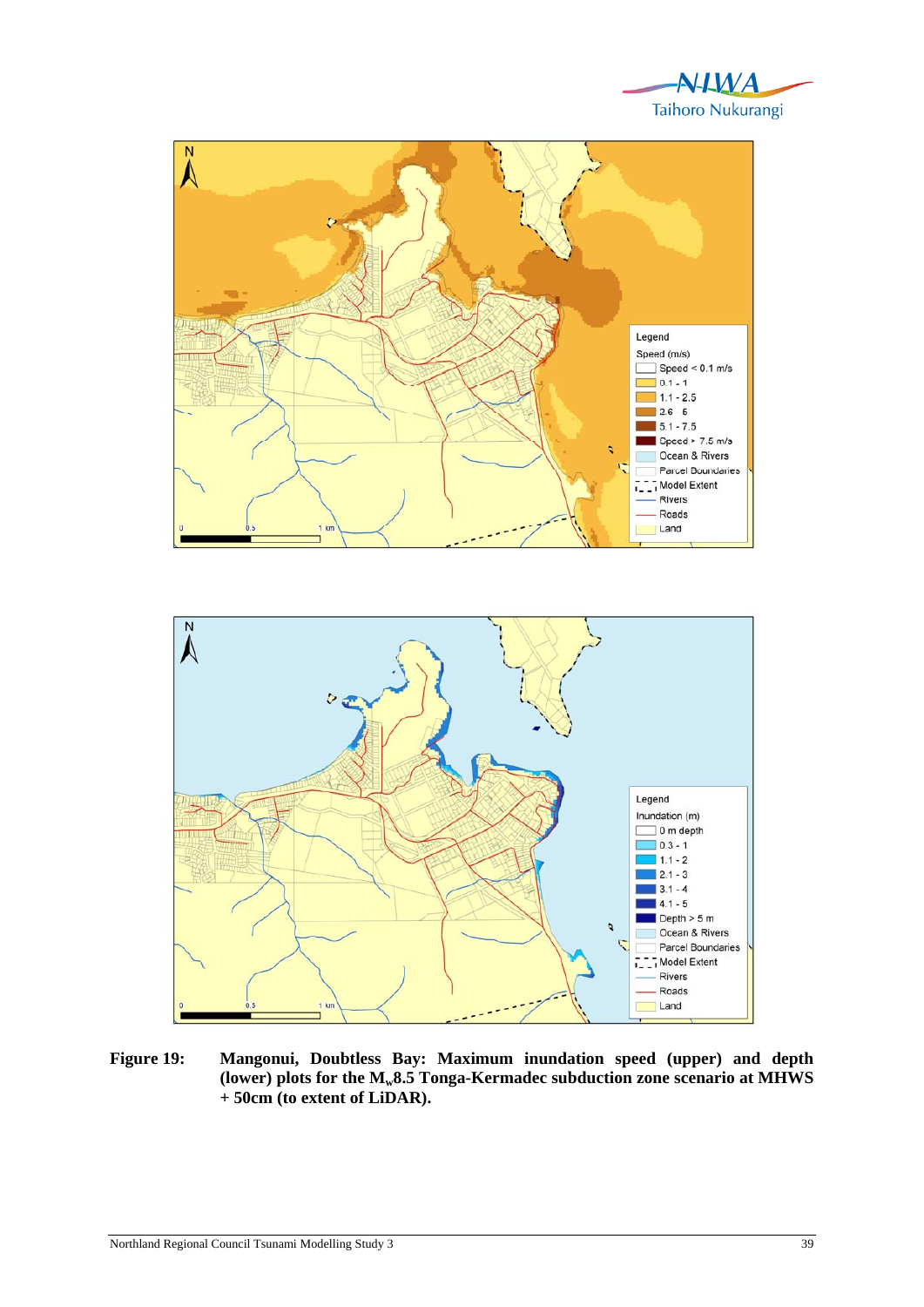





**Figure 20: Mangonui, Doubtless Bay: Maximum inundation speed (upper) and depth**  (lower) plots for the  $M_{w}9.0$  Tonga-Kermadec subduction zone scenario at MHWS **(to extent of LiDAR).**